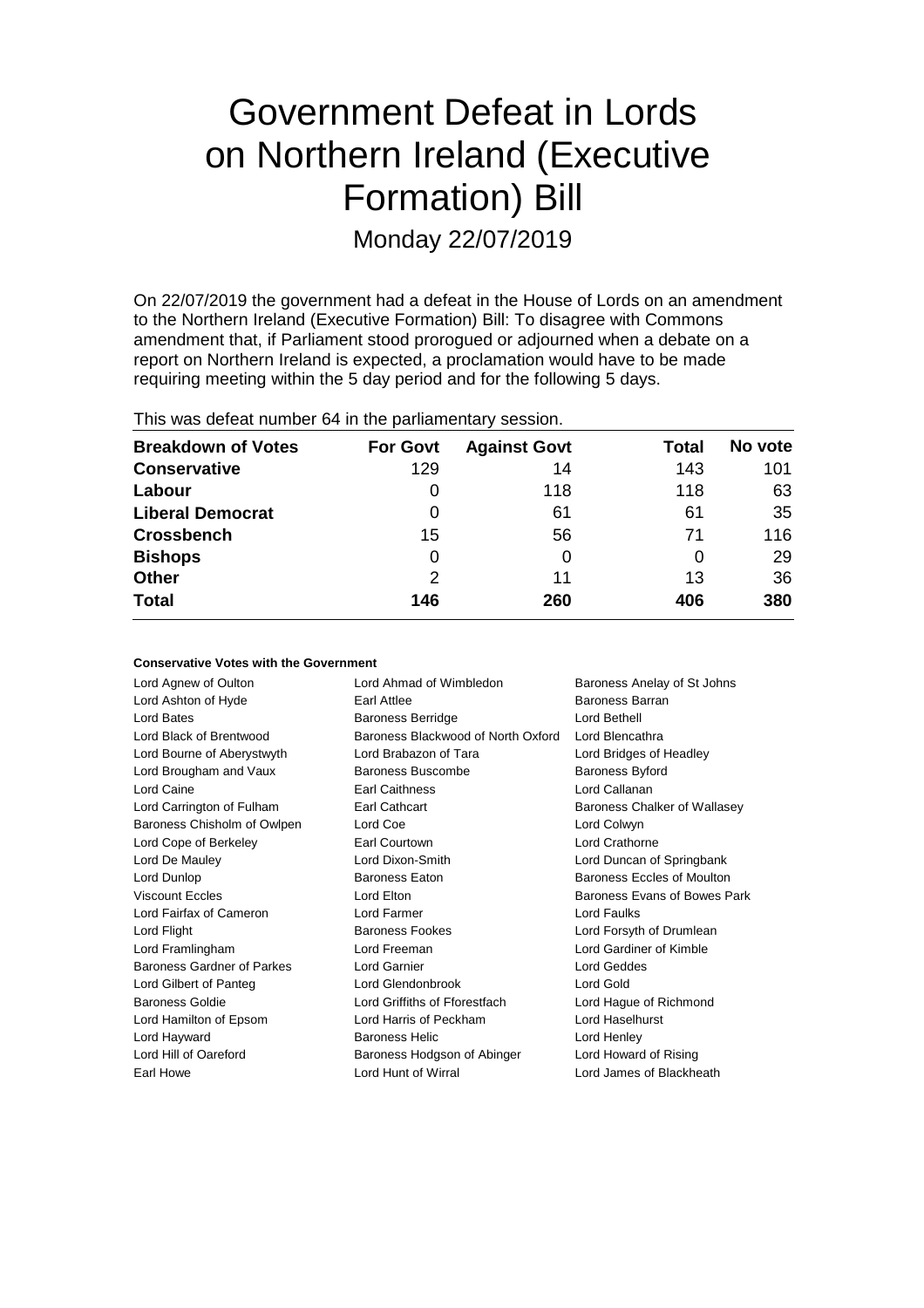| Baroness Jenkin of Kennington        |
|--------------------------------------|
| Lord Lang of Monkton                 |
| Earl Lindsay                         |
| Lord Lupton                          |
| Lord Mancroft                        |
| Lord McInnes of Kilwinning           |
| Lord Naseby                          |
| Baroness Nicholson of Winterbourne   |
| Lord O'Shaughnessy                   |
| Baroness Pidding                     |
| Lord Porter of Spalding              |
| <b>Baroness Redfern</b>              |
| Lord Sassoon                         |
| Earl Selborne                        |
| Lord Sherbourne of Didsbury          |
| Lord Strathclyde                     |
| Lord Swinfen                         |
| Lord Trefgarne                       |
| <b>Baroness Verma</b>                |
| <b>Baroness Williams of Trafford</b> |

Lord Keen of Elie Lord Lamont of Lerwick Lord Lansley **Lord Lilley Lord Lingfield Lord Lucas** Lord MacGregor of Pulham Market Lord Magan of Castletown Lord Mancroft Baroness Manzoor Lord Marlesford Lord McInnes of Kilwinning Duke of Montrose Baroness Morris of Bolton Raroness Neville-Rolfe Baroness Newlove Baroness Noakes **Lord Norton of Louth** Baroness O'Cathain Lord Pickles Lord Polak **Lord Popat** Lord Randall of Uxbridge Lord Reay Lord Risby **Lord Robathan** Baroness Scott of Bybrook Baroness Seccombe Baroness Shackleton of Belgravia Lord Sheikh Lord Smith of Hindhead Baroness Stedman-Scott Baroness Sugg Lord Suri Lord Taylor of Holbeach Lord Tebbit Viscount Trenchard Baroness Vere of Norbiton Lord Wakeham Baroness Wilcox Lord Young of Cookham Viscount Younger of Leckie

#### **Conservative Votes against the Government**

Baroness McIntosh of Pickering Baroness Warsi

Baroness Altmann Lord Arbuthnot of Edrom Lord Astor of Hever Lord Balfe Lord Bowness Lord Cormack Lord Freud Lord Garel-Jones Lord Green of Hurstpierpoint Viscount Hailsham Lord Hodgson of Astley Abbotts Lord Kirkhope of Harrogate

#### **Labour Votes with the Government**

### **Labour Votes against the Government**<br>Baroness Adams of Craigielea and Adonis

Lord Anderson of Swansea **Baroness Andrews** Baroness Bakewell Lord Bassam of Brighton Lord Beecham Lord Berkeley Lord Blunkett **Lord Bradley** Lord Bradley **Lord Bragg** Lord Brooke of Alverthorpe Lord Brookman Lord Browne of Ladyton Baroness Bryan of Partick Lord Campbell-Savours Lord Carter of Coles Baroness Chakrabarti Viscount Chandos Lord Christopher Baroness Cohen of Pimlico **Lord Collins of Highbury** Baroness Corston Baroness Crawley Lord Cunningham of Felling Lord Davies of Stamford Lord Davies of Oldham **Lord Desai** Baroness Donaghy Baroness Drake Lord Dubs Lord Elder Lord Evans of Watford Lord Falconer of Thoroton Lord Faulkner of Worcester Lord Foulkes of Cumnock Baroness Gale Lord Giddens Baroness Golding Lord Gordon of Strathblane Lord Griffiths of Burry Port Viscount Hanworth Lord Harris of Haringey Lord Haskel Lord Haworth **Baroness Hayter of Kentish Town** Baroness Healy of Primrose Hill Baroness Henig Baroness Hilton of Eggardon Lord Hollick Lord Howarth of Newport Lord Hughes of Woodside Lord Hunt of Kings Heath Lord Irvine of Lairg **Lord Lord Jones Lord Communist Communist Communist Communist Communist Communist Communist Communist Communist Communist Communist Communist Communist Communist Communist Communist Communist Communi** Lord Kennedy of Southwark Baroness Kennedy of Cradley Lord Kinnock Baroness Kinnock of Holyhead Lord Knight of Weymouth Baroness Lawrence of Clarendon Lord Layard Lord Lea of Crondall Lord Lennie Lord Levy Baroness Liddell of Coatdyke Lord Liddle Baroness Lister of Burtersett Lord Livermore Lord Lord MacKenzie of Culkein Lord Mandelson Baroness Massey of Darwen Lord McAvoy Baroness McDonagh Baroness McIntosh of Hudnall Lord McNicol of West Kilbride

Baroness Adams of Craigielea Lord Adonis Cord Alli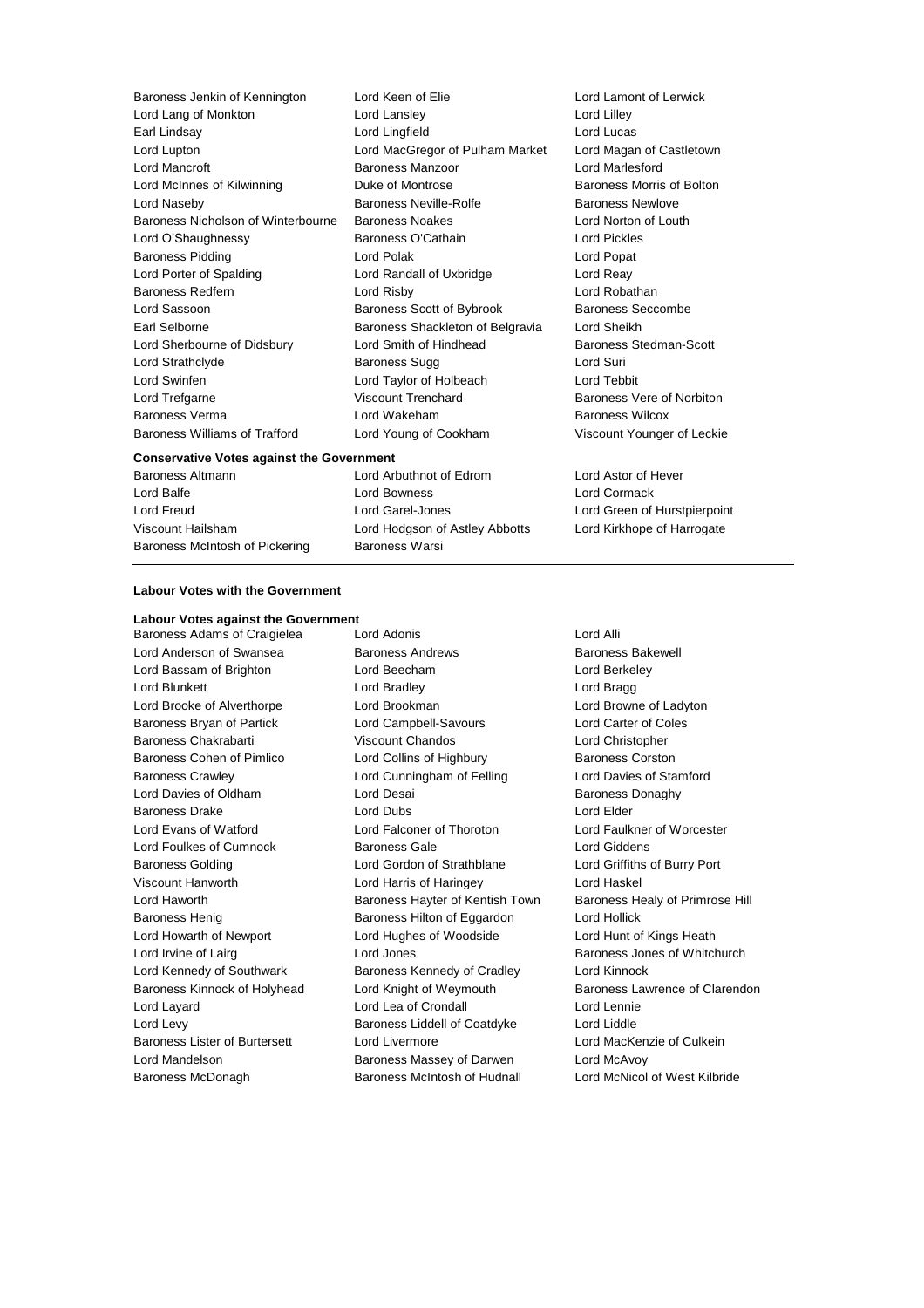Lord Young of Norwood Green

- Lord Monks<br>
Lord Morris of Handsworth **Baroness Morris of Huyton**<br>
Baroness Morris of Yardlev<br>
Lord Murphy Baroness Morris of Yardley **Lord Murphy of Torfaen** Baroness Nye Lord O'Neill of Clackmannan Baroness Osamor Lord Pendry Baroness Pitkeathley Lord Ponsonby of Shulbrede Baroness Primarolo **Baroness Prosser** Baroness Prosser Baroness Quin Lord Radice **Baroness Ramsay of Cartvale** Lord Robertson of Port Ellen Lord Rooker Lord Rosser Baroness Sherlock Viscount Simon Baroness Smith of Basildon Lord Smith of Leigh Lord Snape **Lord Soley** Lord Soley **Lord Stone of Blackheath** Baroness Taylor of Bolton Lord Tomlinson Lord Touhig Lord Tunnicliffe **Baroness Warwick of Undercliffe** Lord Watson of Invergowrie Lord Watts **Baroness Wheeler** Baroness Wheeler **Baroness Whitaker** Lord Whitty **Lord Wills Lord Wills Baroness Young of Old Scone** 
	-

#### **Liberal Democrat Votes with the Government**

| Liberal Democrat Votes against the Government |
|-----------------------------------------------|
| <b>Lord Alderdi</b>                           |
| Baroness Be                                   |
| Lord Bradsh                                   |
| Baroness B                                    |
| <b>Lord Dholak</b>                            |
| Baroness Fe                                   |
| Lord Godda                                    |
| Baroness H                                    |
| <b>Baroness Jo</b>                            |
| <b>Baroness Lu</b>                            |
| Lord Newby                                    |
| Baroness Pa                                   |
| Lord Razzal                                   |
| Lord Robert                                   |
| <b>Lord Scriver</b>                           |
| <b>Baroness S</b>                             |
| <b>Lord Stunell</b>                           |
| Baroness Th                                   |
| Baroness Ty                                   |
| Lord Wallac                                   |
|                                               |
|                                               |

Lord Alderdice Baroness Barker Lord Bradshaw **Lord Bruce of Bennachie** Baroness Burt of Solihull Lord Clement-Jones Lord Dholakia **Baroness** Doocey Baroness Featherstone **Baroness** Featherstone **Baroness** Eatherstone Lord Foster of Bath Lord Goddard of Stockport Baroness Grender Baroness Humphreys Baroness Hussein-Ece Baroness Jolly **Baroness** Jolly **Baroness** Jolly **Lord Jones of Cheltenham** Lord Newby **Baroness Northover** Baroness Parminter **Childs Hill Baroness Pinnock** Lord Razzall Lord Redesdale Lord Roberts of Llandudno Lord Rodgers of Quarry Bank Lord Scriven **Market Lord Shipley** Baroness Smith of Newnham Lord Stoneham of Droxford Lord Stunell **Baroness** Suttie Baroness Thomas of Winchester Baroness Thornhill Baroness Tyler of Enfield Lord Tyler

Baroness Benjamin Baroness Bonham-Carter of Yarnbury Baroness Ludford **Baroness Ludford** Lord Marks of Henley-on-Thames Lord Wallace of Saltaire **Lord Willis of Knaresborough** 

#### **Crossbench Votes with the Government**

| Lord Brown of Eaton-under-Heywood | Lord Craig of Radley             |
|-----------------------------------|----------------------------------|
| Baroness Deech                    | Lord Eames                       |
| Lord Green of Deddington          | Earl Hay of Kinnoull             |
| Lord Judge                        | Lord Kilcloonev                  |
| Lord Palmer                       | Lord Phillips of Worth Matravers |
|                                   |                                  |

#### **Crossbench Votes against the Government**

Baroness Boothroyd **Baroness Boycott** Baroness Boycott **Baroness Brown of Cambridge** Baroness Bull Lord Butler of Brockwell Baroness Butler-Sloss Baroness Campbell of Surbiton Lord Carey of Clifton Lord Carlile of Berriew Earl Clancarty **Viscount Colville of Culross** Baroness D'Souza Baroness Emerton Viscount Falkland Lord Fellowes Baroness Finlay of Llandaff Baroness Flather Baroness Flather Lord Freyberg Lord Greenway Baroness Grey-Thompson Lord Hannay of Chiswick

Lord Aberdare Lord Anderson of Ipswich Lord Best

Viscount Craigavon Earl Erroll Lord Hogan-Howe Lord Laming Lord Rowe-Beddoe